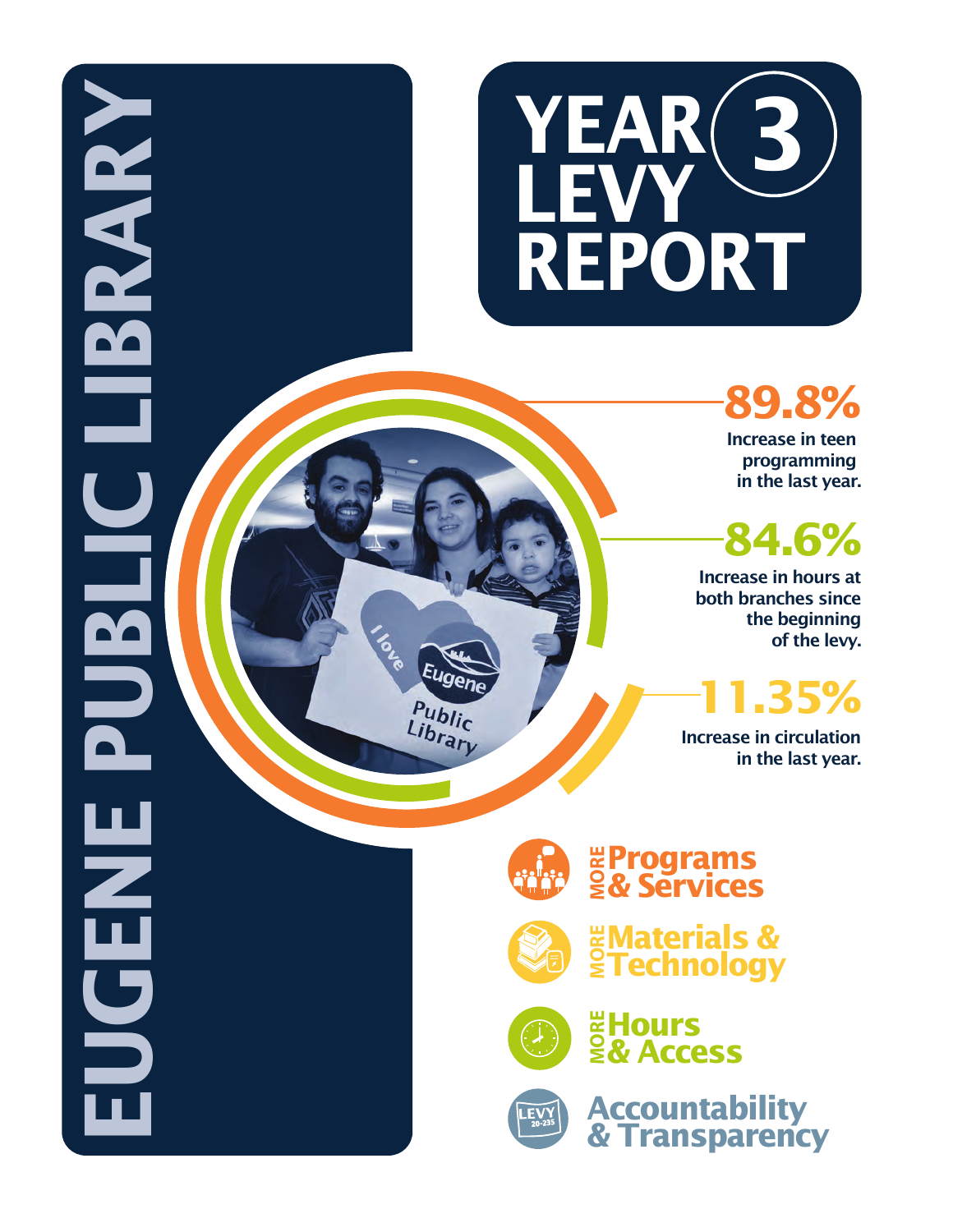**Eugene Public Library supports** an informed community, lifelong learning and the love of reading by providing access for all city residents to the universe of ideas and information.

For nearly 120 years EPL has been helping people find what they're looking for. Today, that idea of access has expanded. More than 3,000 people use the Library each day. This includes the traditional circulation of books and resources and also access to a wide variety of digital offerings and skill-building resources like the Maker Hub and Media Lab.

Eugene Library is a place for everyone. We host free cultural



```
Public
Library
```
and educational programs for all ages that support a lifelong love of reading and provide a focus on literacy and informing our community.

Your Eugene Public Library card is now more powerful than ever. On Nov. 3, 2015, voters approved a

> five-year local option operating levy (Measure 20-235) to fund expanded services, increased hours, free programs and materials and technology.

No matter what you are looking for, EPL strives to help you find your next adventure.

This report covers the time period of July 1, 2018 to June 30, 2019.

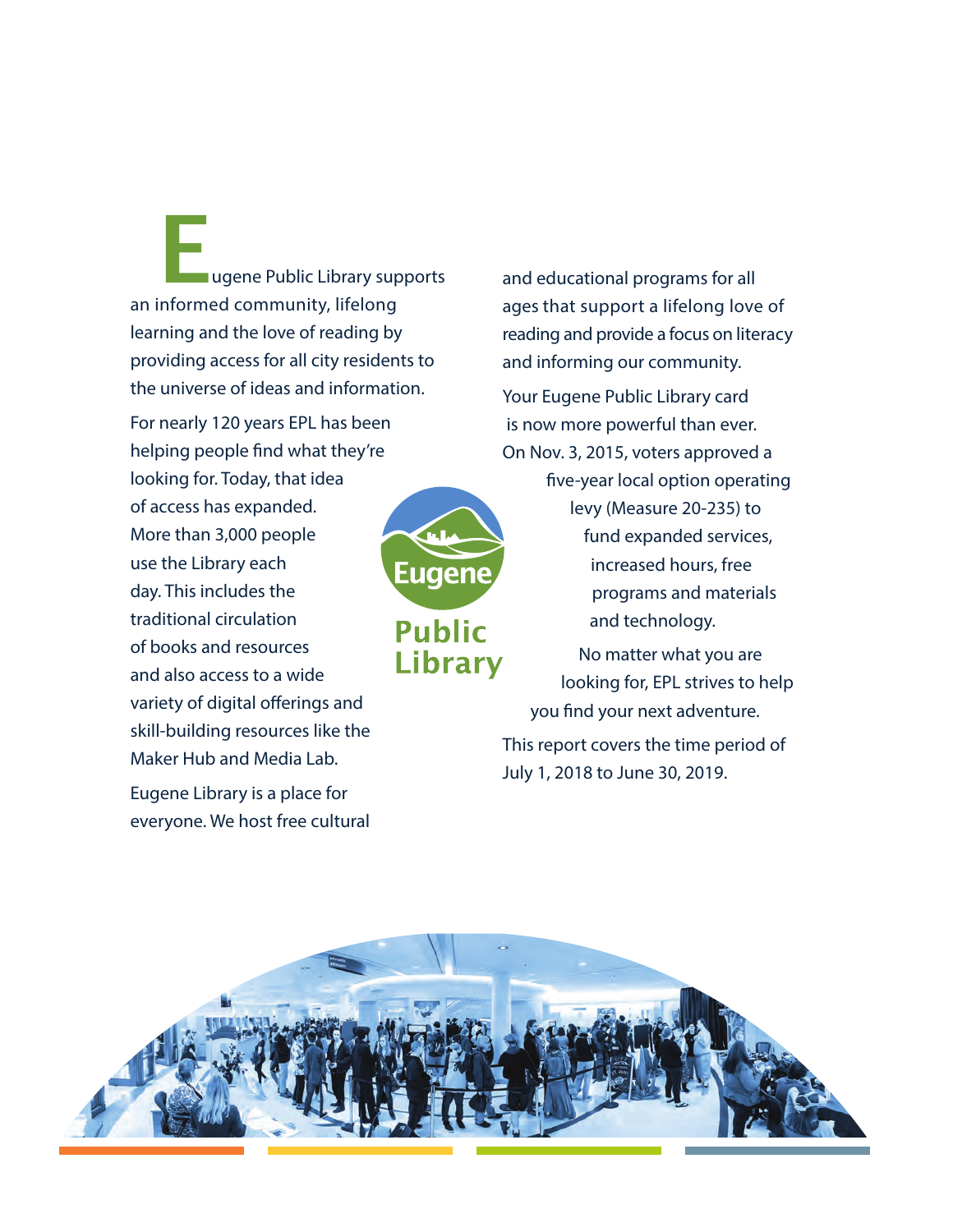# **Programs & Services MORE**

 **As anyone who enters our doors can attest, Eugene Public Library is much more than books and resources. Well balanced and diverse**  programming, coupled with a patron-first service approach, makes **EPL a partner with our public. Adults, teens and kids alike are informed, entertained and inspired at our programs, and our community has access to new and emerging technologies through our Maker Hub and Media Lab.**

# **YEAR 3 LEVEL AND THE PROPERTY REPORT**<br>Dung dut.<br>As of fety, ais defining<br>and fice

### *<u>Our levy promise</u>*

was to increase events by a third over the life of the levy. **In FY 2019 EPL presented almost 2,300 programs to more than 65,000 participants. This exceeds our goal of 1,800 programs.** 

The programs included language-rich activities for young readers. Each week, the Library offers 12 story times plus an offsite Storytime-To-Go program. **We held 791 free programs offered for young readers with 27,206 participants in FY 2019.**

As our young readers progress into their teen and young adult years, we adjust our approach to meet them where they are. Since 2018, EPL has joined a national trend to engage teens by focusing on hanging out, messing around and geeking out. This has increased opportunities for young adults; and hundreds of teens experience safety, support and inspiration in the Library each day.

We saw huge strides in this effort. Teen programming and attendance was our largest area of growth. We nearly doubled teen-specific **programming to 355 activities and we increased attendance by 87 percent.**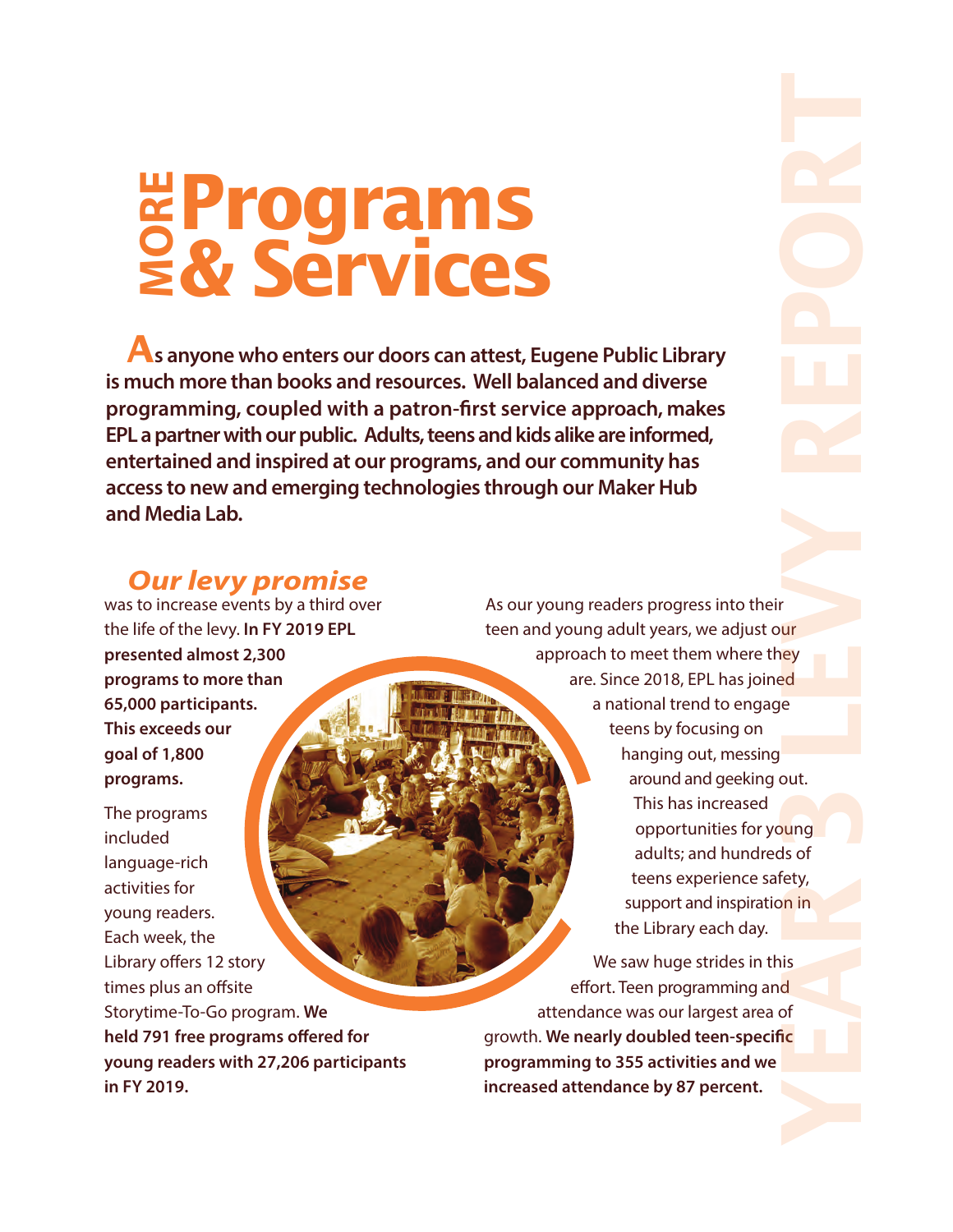# promised to increase.

We also said we'd add more Maker opportunities. In addition to Maker programs that are open to everyone, Library cardholders have access to workshops and independent project

work in our Maker Hub and Media Lab in the Downtown Library. These spaces allow community members to learn and experiment with new digital and technological tools without having to invest in them at home. **Nearly 3,000 people used the spaces in FY 2019.**

### **THE TEEN CENTER**

**at the Downtown Library has been expanded and remodeled to serve changing needs and help young adults in a variety of life areas, and this focus has helped bring more teens into a supportive environment downtown. The positive impact has gone beyond just providing access and a safe space, though. The Teen Services** 

**team and our community partners helped**  spearhead an effort with local nonprofit **15th Night to put on a clothing drive, and more than 80 youth from all walks of life were able to get clothes, hygiene products, blankets, backpacks and more. EPL relies on its partners, 4J and Bethel school districts and volunteers to fulfill our promises to the public.**

# **Waterials &<br>Experience**<br>Experience **Technology**

 **Another cornerstone of the EPL mission is to be responsive to community needs and maintain a diverse collection of materials. That includes making items available in print and digital formats to meet everyone's preferences and needs.**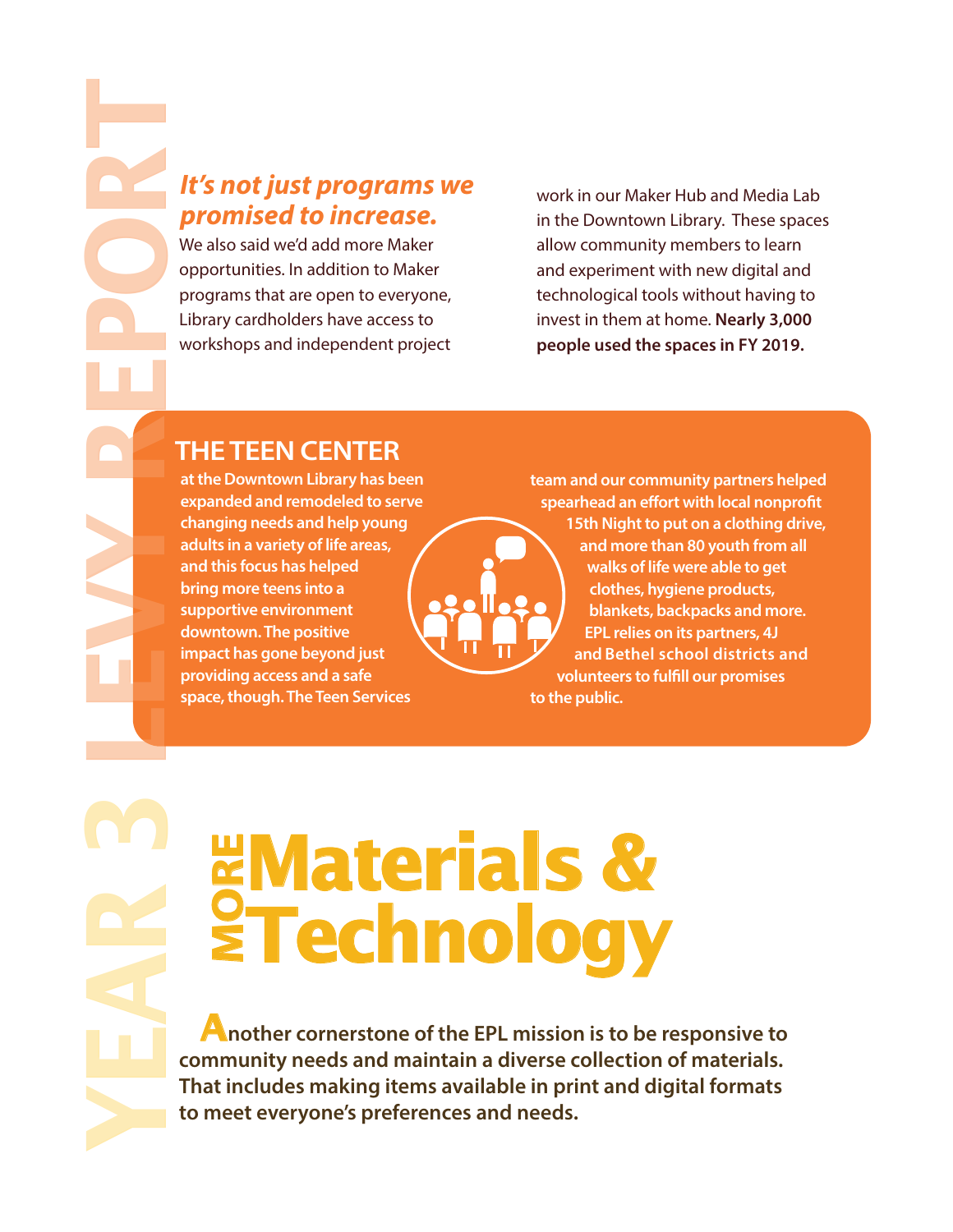### *Our levy promise*

was to return the Library's budget for books, movies, eBooks, etc., to pre-recession levels, providing quicker availability of in-demand items and to increase internet access at Bethel and Sheldon branches.

Eugene Public Library plays a critical role in bridging the digital divide through internet access and online training. This benefits the public in everything from job hunting to staying in touch with distant loved ones. **A total of 159 computers are available to community members, including laptops that can be borrowed at Bethel and Sheldon branches. Also in FY 2019, we increased the number of computers available for use without a library card.**

**COLLECTION SIZE 1,203,219 454,094** Electronic Collection **identify**<br> **1454,094**<br> **125**<br> **125**<br> **125** Physical Collection

**TOTAL 212,456 COLLECTION INCREASE** Since Levy funding began



### **STREAMING SERVICES**

**dominate the online landscape and their cost is a barrier for many households. That's where EPL can help. In meeting our commitment to more access and materials, EPL cardholders now have free access to Kanopy, a premium streaming service that offers more than 30,000 movies, documentaries, and educational videos. Watch up**  to 10 free films a month on your **TV, computer, phone or tablet. Plus stream an unlimited number of titles from The Great Courses and Kanopy Kids collections. It's just one more way your EPL card saves you money and delivers the things you want.**

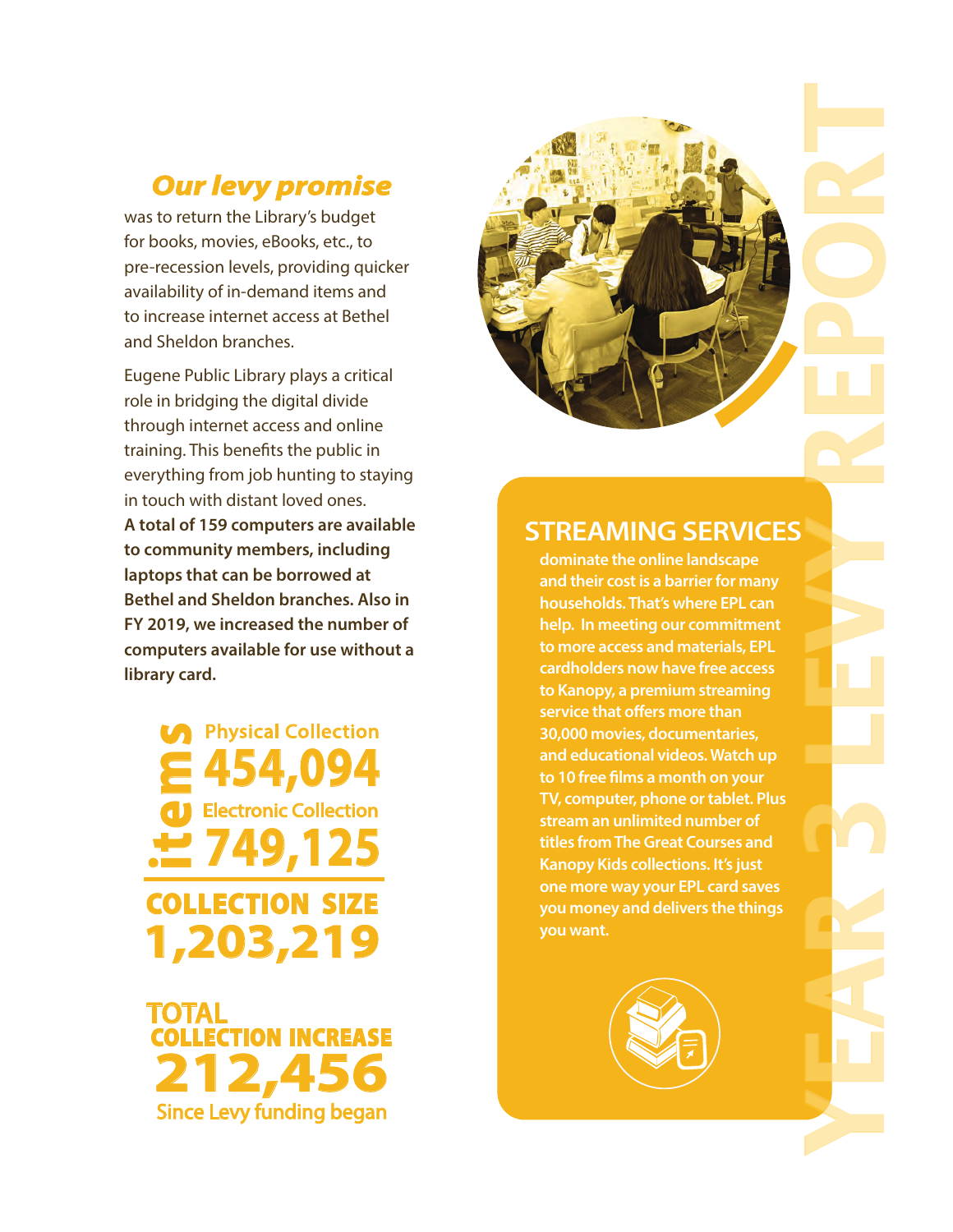**Access to the universe of ideas and knowledge is a cornerstone of our mission at Eugene Public Library. Whether in person or online, access to free materials helps create an informed community.**

**Hours** 

**& Access MORE**

*Our levy promise* was to increase

hours (22 hours/week) at Bethel and Sheldon branches and restore Sunday morning hours at the Downtown Library. We've done that, and this expansion provides increased opportunities for cardholders to borrow materials and use resources. **In FY 2019, the Library had more than 1.1 million visits. Our circulation reached almost 3 million physical and digital items and total registered borrowers increased by 3,700 to 111,465.**

EPL continues to reach beyond its brick and mortar roots. **Staff and volunteers participated in nearly 350 osite programs, reaching more than 9,000 people.** The addition of a library-branded van has supported more access by increasing visibility and making offsite outreach easier.





### **FINE-FREE FOR YOUTH!**

**Access has been a priority for EPL, and we are already working on year four. Starting Jan. 1, 2020 Eugene Public Library no longer charges overdue fines on children's and teen items. Additionally, existing overdue fines for children's and teen items have been removed from accounts. As a result, many Eugene Public Library cards that were blocked because of overdue fines are again free to use. This new policy aims to promote early literacy and reading among all Eugene youth by making library use easier and more accessible.** 

**"We love to see parents and kids leaving with armfuls of books to read together. And to see teens exploring and borrowing big piles of books. Overdue fines can get in the way. Plus, the nes can easily add up, which hits low-income families especially hard." ~**Kris Thorp, Youth Services Manager

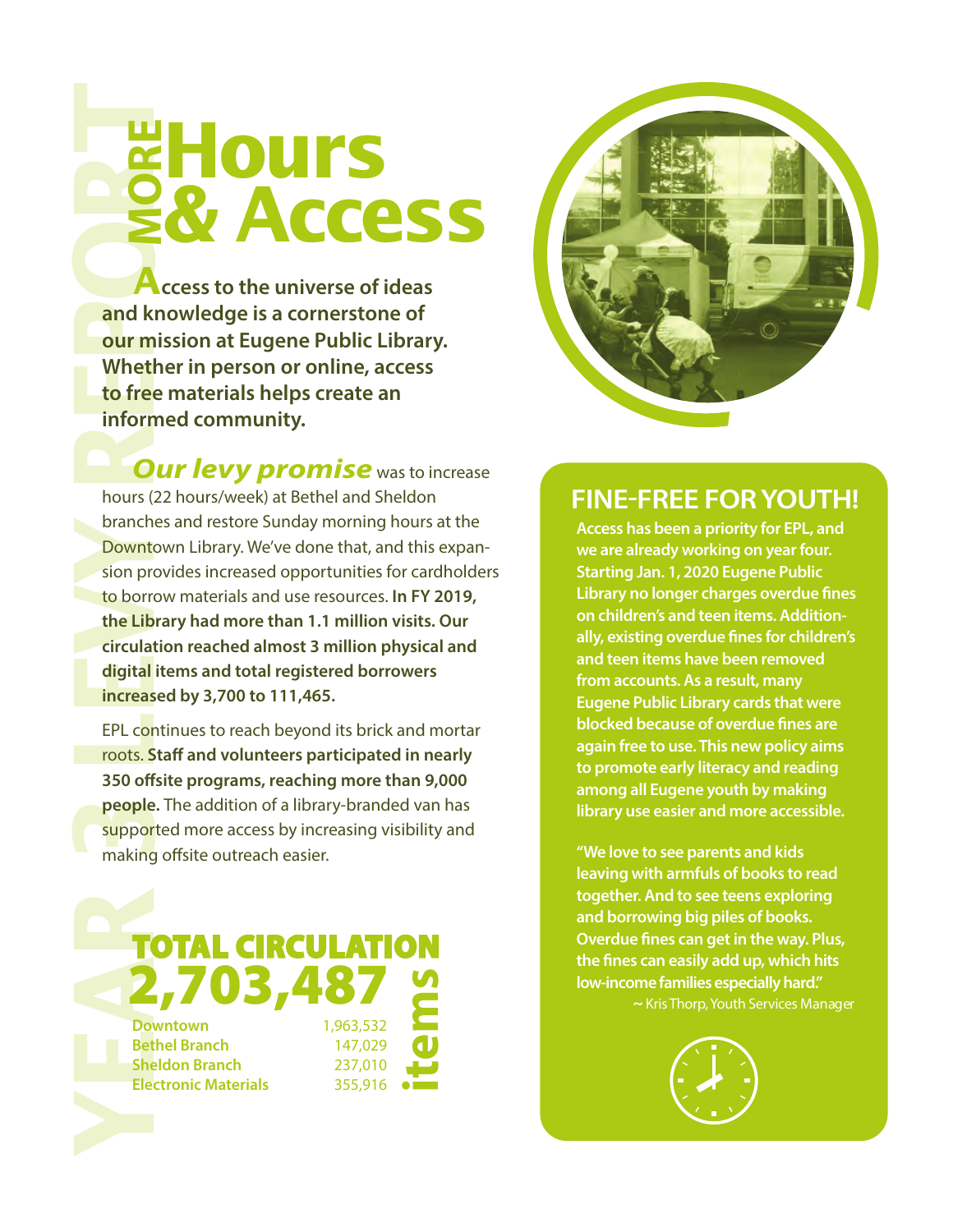**Accountability ACCOUNTERIMENTAL SUBSEX CONTRADITY**<br>
See think trust and libraries operation and David Theories of Eugeneons.<br>
See think trust and libraries operation and David Subsequent Counter and See the Second Subsequent Counter of

 **Eugene Public Library meets the ever-changing needs of Eugeneans. And we think trust and libraries go hand in hand. During a deep ve-year study completed in 2016, the Pew Research Center found trust in libraries remained high because of their proven ability to curate and share reliable knowledge.**

### *<u>Our levy promise</u>*

is to ensure accountability and transparency. In the measure, we promised to separate levy fund budgeting and accounting per state law, to prepare an annual staff summary of spending and performance measures, an annual review by the citizen Library Advisory Board and to give an annual City Council.

Before the levy was passed, EPL's level of service was supported by \$10.6 million per year from the City of Eugene's general fund, plus donated funds.

### \$13,430,858 **Levy Funds** \$2,011,388\* **General Fund** \$11,259,962 **Misc. Trust Funds** \$159,508 **OLIBRARY EXPENDITURES** FY 201

The Library Local Option Levy is set at \$2.7 million \* per year for 5 years, in accordance with state law restrictions regarding how levies are structured. As with the first two years of the levy, some FY 2019 funds have been intentionally reserved as part of budget planning for the full five years. While the levy will provide the same amount of revenue each year, spending will increase each year due to ongoing expansion of services as well as increased costs, inflation and other factors. Funds are budgeted in order to ensure the ability to fulfill levy promises throughout the full five years.